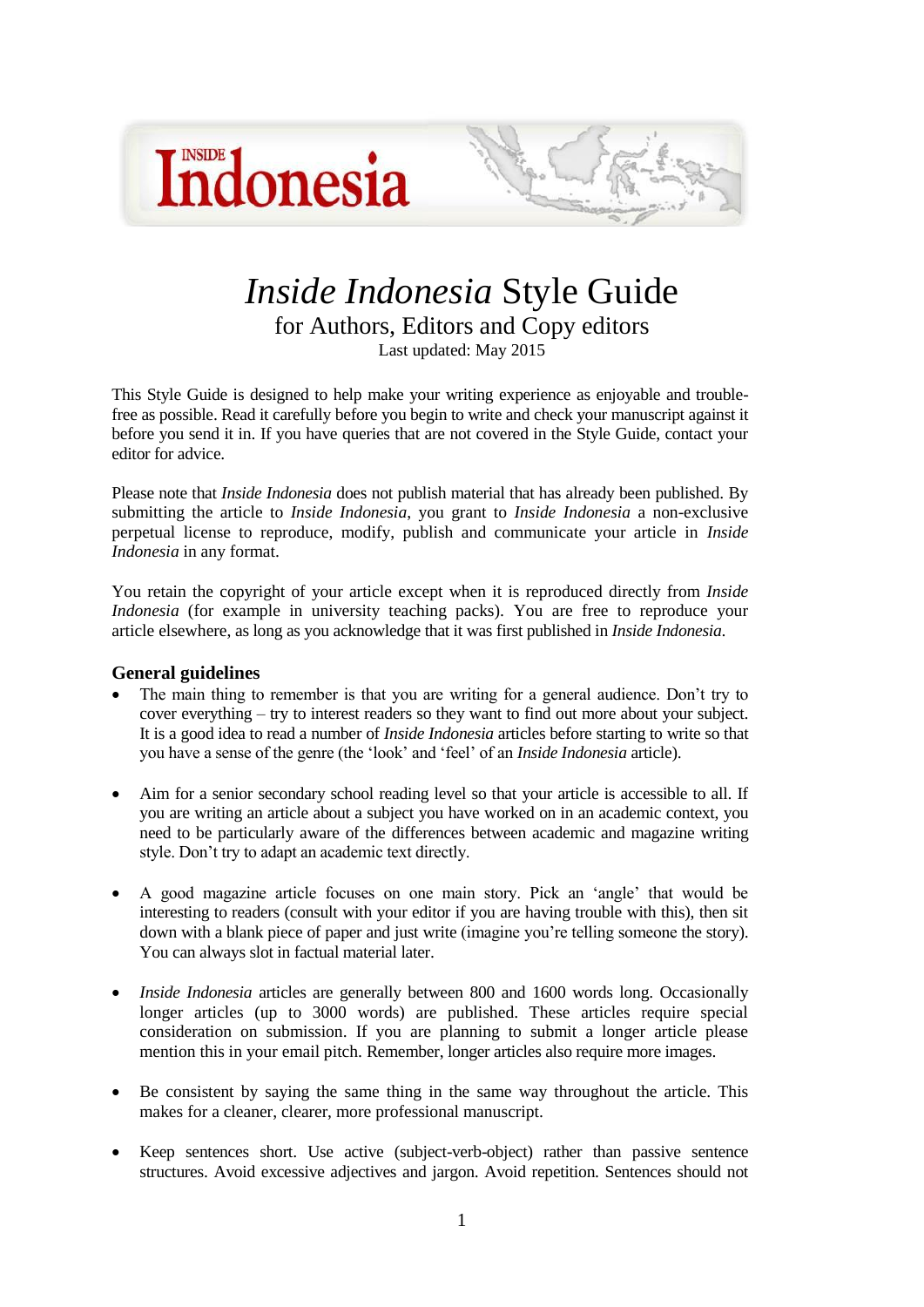lose the reader and avoid multiple sub-clauses – generally a maximum of three lines per sentence. Do not include footnotes or references and do not put pages numbers on your article.

- After your manuscript has been submitted, your editor will work with you to maximise the impact of your article. Most of the time articles require significant rewriting, so keep an open mind.
- Once that process is completed, your article will need to be approved for publication by *Inside Indonesia's* editorial committee. If required, your editor will provide you with feedback and help you make any final changes necessary before the article is accepted for publication.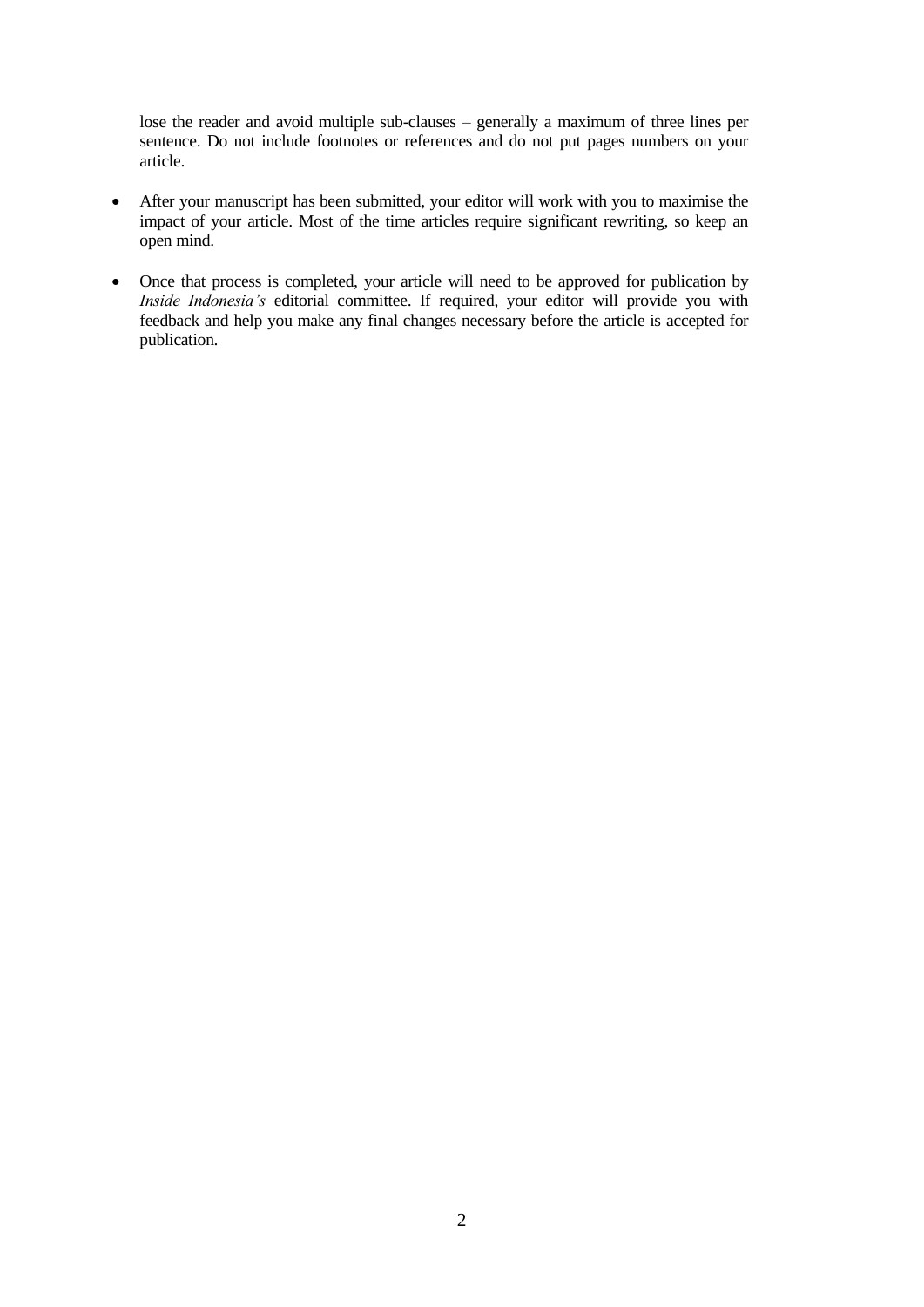## Contents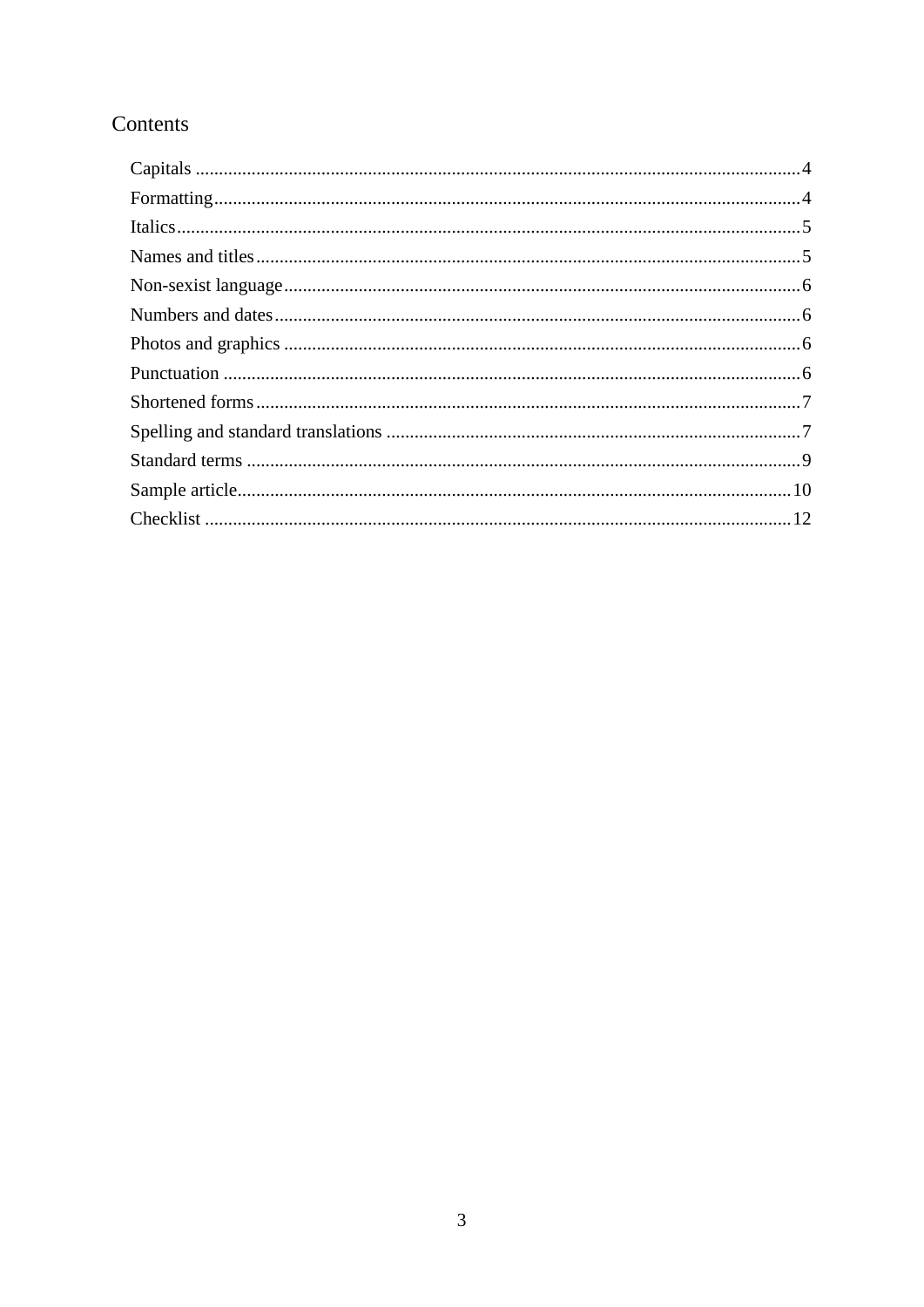## <span id="page-3-0"></span>**Capitals**

- Titles of books, films and works of art should use maximum capitalisation, i.e. all words, except for small joining words, are in capitals. For example, *Fluid Iron: State Formation in Southeast Asia* (not *Fluid iron: state formation in Southeast Asia*).
- Indonesian titles of books and works of art should be followed by the English translation in brackets e.g. *Perkenankan Aku Menjelaskan Sebuah Takdir* (*Permit Me to Describe a Destiny*).
- The names of government departments and other official entities, organisations and companies take capitals, for example, the Department of Education, the Attorney General's Office, World Vision, and Indonesian National Shipping (PELNI).
	- Use lower case when referring to the generic elements of these entities, for example, 'the department' (not the Department), 'the court' (not 'the Court'), and the 'the commission' (not 'the Commission').
- The names of government bills and laws take capitals, for example, the Special Autonomy Bill, the Human Rights Law.
	- Use lower case when referring to the generic elements so 'the bill' (not 'the Bill'), the law (not 'the Law').
- Use a capital when referring to the Indonesian Constitution as a specific entity, for example, 'According to the Constitution, all Indonesian citizens have the right to an education'.
	- Use lower case when referring to the generic element, for example 'constitutional rights'. 'The Cabinet' (as a specific entity) also takes a capital, for example, 'On Tuesday the Cabinet met to discuss the new bill' but 'The president said that a new cabinet would be sworn in as soon as possible'.
- Use capitals for academic disciplines, for example Southeast Asian Studies, Classics and World Religions, Anthropology, Indonesian Studies.
- Use Indonesian government (not Indonesian Government).
- Use reformasi (not Reformasi).

## <span id="page-3-1"></span>**Formatting**

- Articles should be presented in a word document, single line spacing in Times New Roman 11.
- Do not bold any headings or subheadings.
- Titles of articles, precedes and sub-headings should be in 'sentence case' (capital letter for first word. Subsequent words – except names – in lower case).
- Use a single space after full stops and colons.
- Ensure that there is a full line (i.e. two hard enters/returns) between paragraphs.
- Links to Websites should appear in brackets.
- Email addresses should appear in curved brackets. **Delete all hyperlinks** from copy, and do not underline or use  $\leq$ .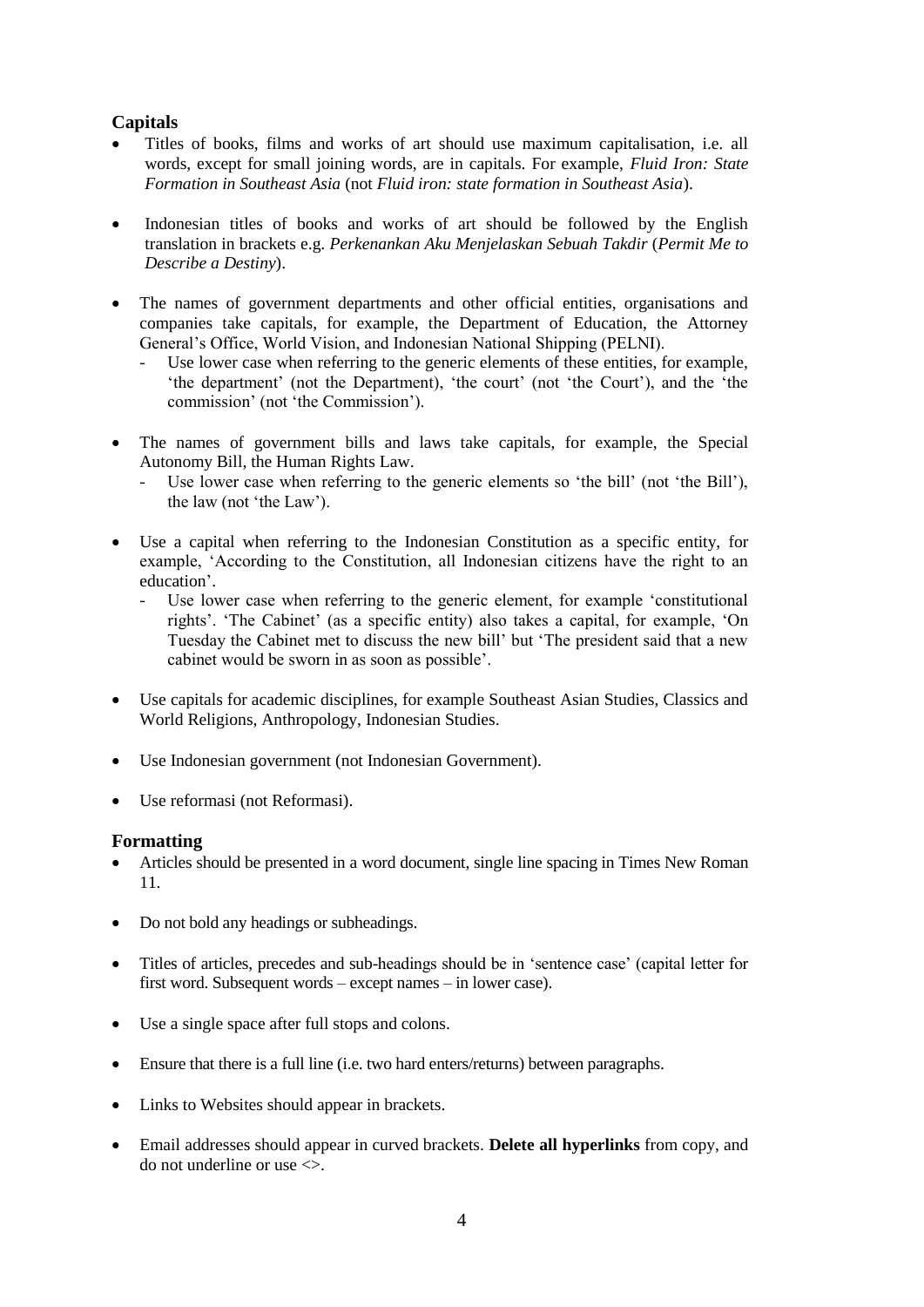Send your article to your editor by email. Be sure to provide both captions and credits for each image.

## <span id="page-4-0"></span>**Italics**

- Indonesian words are not italicised.
- The titles of books, films, works of art should appear in italics.

## <span id="page-4-1"></span>**Names and titles**

- Always put a person's title first and their name second, for example, 'The Governor of Jakarta, Sutiyoso'
- Avoid honorifics such as "Ms." or "Mister". For example; at first mention the person is referred to as Megawati Soekarnoputri. If the person is Indonesian, use their commonuse name after that, for example, Megawati. If the person is from America, Australia or Europe, use their surname on second mention, unless you're telling a personal story about them.
- For Susilo Bambang Yudhoyono: when first mentioning him, use 'Susilo Bambang Yudhoyono, or SBY....'. All subsequent times within the same article, use 'SBY'.
- For Joko Widodo: when first mentioning him, use 'Joko Widodo, or Jokowi,…'. All subsequent times within the same article, use 'Jokowi'.
- Titles such as chairperson, secretary general, governor, mayor, district head, commander and general should take a capital when they are part of a person's title, for example, 'General Wiranto said yesterday…'.
	- When they are not part of a person's title use lower case, for example, 'The mayor of Surabaya …'.
- Academic titles such as associate professor and professor take a capital letter when they are part of a person's title. For example, 'Associate Professor David Reeve coordinates the Indonesian studies program at the University of New South Wales'.
	- When they are not part of a person's title, they should be written in lower case. For example, 'Elizabeth Fuller Collins is an associate professor in classics and world religions at Ohio State University'.
- Use capitals when referring to the heads of countries, for example, 'President Susilo Bambang Yudhoyono said yesterday that…', 'Prime Minister Kevin Rudd met with …'.
	- Use lower case when the title appears without the name, for example, 'However, the president also said …'. Use lower case when referring to former presidents, for example, 'The bill was introduced under former president Megawati Soekarnoputri…'.
	- Use vice president (not vice-president).
- Capitals should also be used when referring to government ministers, for example, 'On his arrival in Jakarta, he was met by Indonesian Minister of Defence Juwono Sudarsono…'
	- Use lower case when the title appears without the name, with the exception of the Attorney General, which should also appear in capitals.
- If there is more than one spelling for a person's name, use the most common spelling and put the alternative spelling in brackets at the first usage of the name in the article, for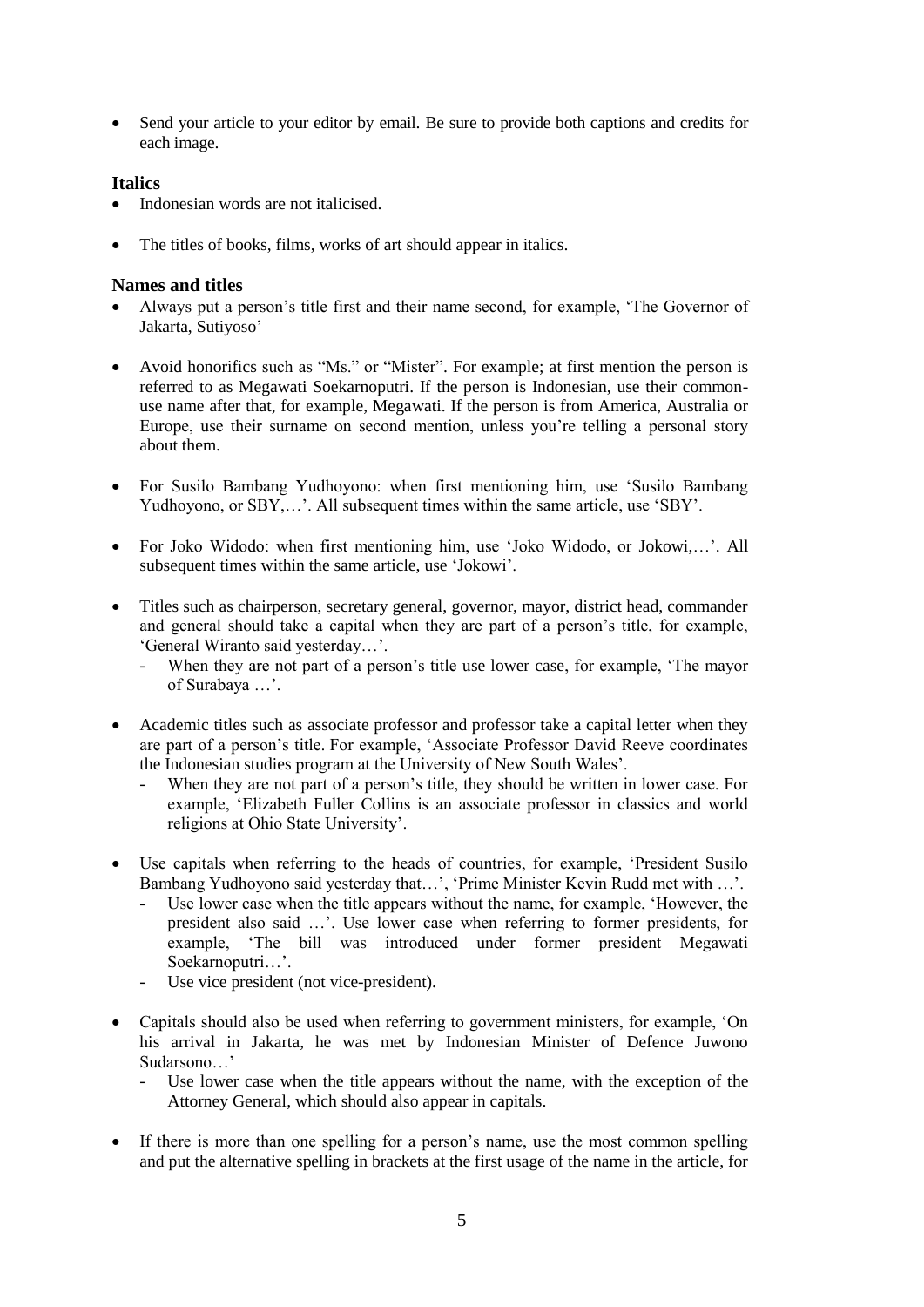example, 'Kahar Muzakkar (also spelled Qahhar Mudzakkar)'. Use the most common spelling in the rest of the article.

- Do not use full stops with initials in personal names, for example, Sari P Setiogi (not Sari P. Setiogi). Where there are two initials, place them together without a space, for example, SP Setiogi (not S P Setiogi).
- Names such as Abdul and Mohammad should not be abbreviated.

## <span id="page-5-0"></span>**Non-sexist language**

 Use gender-neutral terms wherever possible, for example, police officers (not policemen).

### <span id="page-5-1"></span>**Numbers and dates**

- Spell out numbers under 10, for example, seven. For 10 and above, use the figures, unless the sentence begins with a number.
- Do not use full stops when writing the time. Write it as one word, for example, 10am, 3pm.
- Decades (for example, in the 1970s) do not have an apostrophe.
- Do not use a comma in four-digit numbers, for example, 1824. Numbers with five or more digits take a comma, for example, 10,809 or 100,307.
- Dates should be in Australian style, for example, 24 October 2004 (not October 24, 2004).
- For currencies, use A\$15 (*not AUD*), US\$20 (*not USD*), Rp.20,000 (*not Rupiah or rupiah*). Do not put a space between the currency sign and the amount, and use commas where appropriate (not spaces or full stops). Give the Australian dollar equivalent the first time a rupiah amount is used (after that there is no need to put in the conversions).

#### <span id="page-5-2"></span>**Photos and graphics**

- Provide several photos or graphics to be considered for publication. The longer the article, the more images it can absorb.
- Good images are very important to the look of the website. Make sure images have good composition, definition and contrast. Remember, it will be easier for you to find suitable images, because you know the topic.
- Photos should be in *.jpg* format and charts, cartoons & other line graphics should be in .*gif* format. As a general rule, they should be around 1 MB size per image (we will crop and resize as necessary). Be sure to provide both captions and credits with each image (but be aware that your editor may change the captions).

## <span id="page-5-3"></span>**Punctuation**

- In Australian English, a comma is generally not used before 'and' or 'or' in a list (for example, 'John, Elena and Warren came to lunch.') except where leaving it out would cause ambiguity.
- Use an **unspaced en-dash (–)** to link words that retain separate identities (cost–benefit, parent–child, Australia–Indonesia).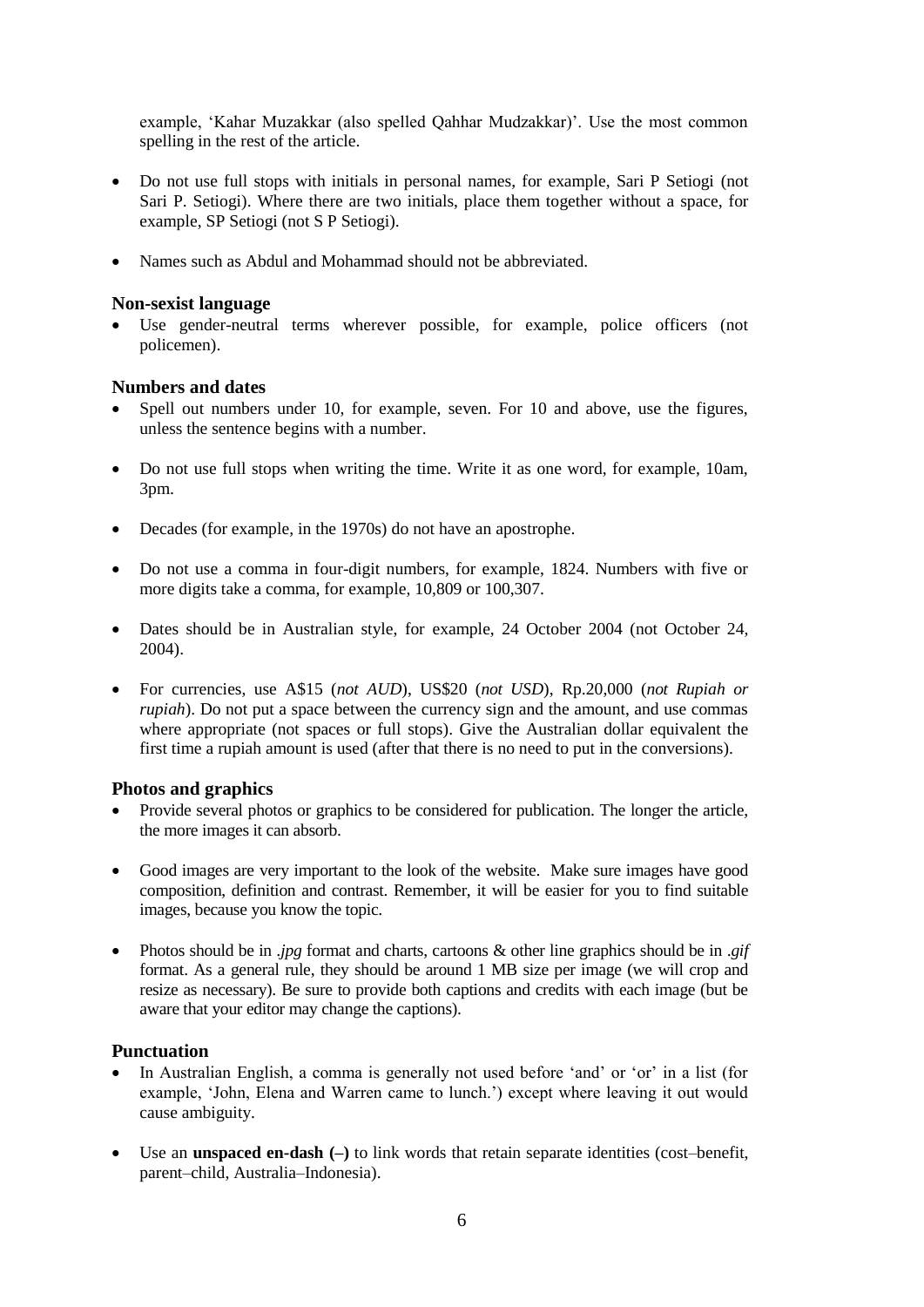- In prose, write 'to' rather than use a dash to indicates spans of time or distance, e.g. March to August (not March–August) and Melbourne to Sydney (not Melbourne– Sydney).
- Use a **spaced en-dash** (**–)** to introduce an amplification or explanation (She arrived late her usual train had been cancelled.) and set apart parenthetic elements (*Inside Indonesia* uses a spaced en-dash – not an em-dash – within text).
- Use a **hyphen** to make certain compound words, to attach prefixes (and occasionally, suffixes) to words. E.g. city-state, cold-call, government-owned, three-year-old, post-war.) Check the Macquarie Dictionary or the Oxford Concise Australian Dictionary if you are unsure whether a word should be hyphenated. Do not use a hyphen (-) instead of an unspaced dash (–).
- Use single quotation marks ('…') not double ("…") in most cases. Only use double quotation marks for quotes within quotes.
- When quoting, put the full stop;
	- inside the quote marks when there is no carrier expression ('Indonesia's hard to get your head around because there are so many different cultures and languages.')
	- after the quote mark when there is a carrier expression (She paused and said 'Indonesia's hard to get your head around'.) or the quote is part of another sentence (It seemed that confessed terrorists could walk out of jail on a 'mere technicality'.)

### <span id="page-6-0"></span>**Shortened forms**

**Do not use abbreviations.** Write road or street (not rd or st), for example, (not e.g.); therefore (not i.e.), Mount (not Mt), kilogram (not kg). Percentages must be written as two words (per cent, not % or percent).

**-** Abbreviations are only to be used for currencies. Use A\$15 (*not AUD*), US\$20 (*not USD*), Rp.20,000 (*not Rupiah or rupiah*). Do not put a space between the currency sign and the amount, and use commas where appropriate (not spaces or full stops).

- Use a full stop in abbreviations that don't end with the same letter, for example No. for Number. For abbreviations where the end letter is still present, there is no need to use a full stop**,** for example Dr for Doctor.
- Write nineteenth (not  $19<sup>th</sup>$ ) and twentieth (not  $20<sup>th</sup>$ ). For example, 'In the nineteenth century...' (not 'In the  $19<sup>th</sup>$  century...')
- If you are using an Indonesian acronym, write the acronym, then the English translation in brackets, for example, the PKI (Indonesian Communist Party).
	- Do not use full stops between the letters in acronyms. Write PKI (not P.K.I.).<br>All letters in acronyms should appear in capitals, for example, WAI HI (not W
	- All letters in acronyms should appear in capitals, for example, WALHI (not Walhi).

## <span id="page-6-1"></span>**Spelling and standard translations**

- *Inside Indonesia* uses **Australian spelling**. That includes 's' instead of 'z' (organisation, not organization), kilometres (not kilometers) and travelling (not traveling).
	- Select 'Australian English' from your word processor's dictionary and do a spell check before you submit your draft.
- Use Indonesian language expressions sparingly, and translate them. Where possible, use an English word or phrase. If you must use an Indonesian word or phrase, put the **Indonesian first then the English translation in brackets**, then use the Indonesian in the rest of the text. Do not use italics. Make sure your translations are consistent.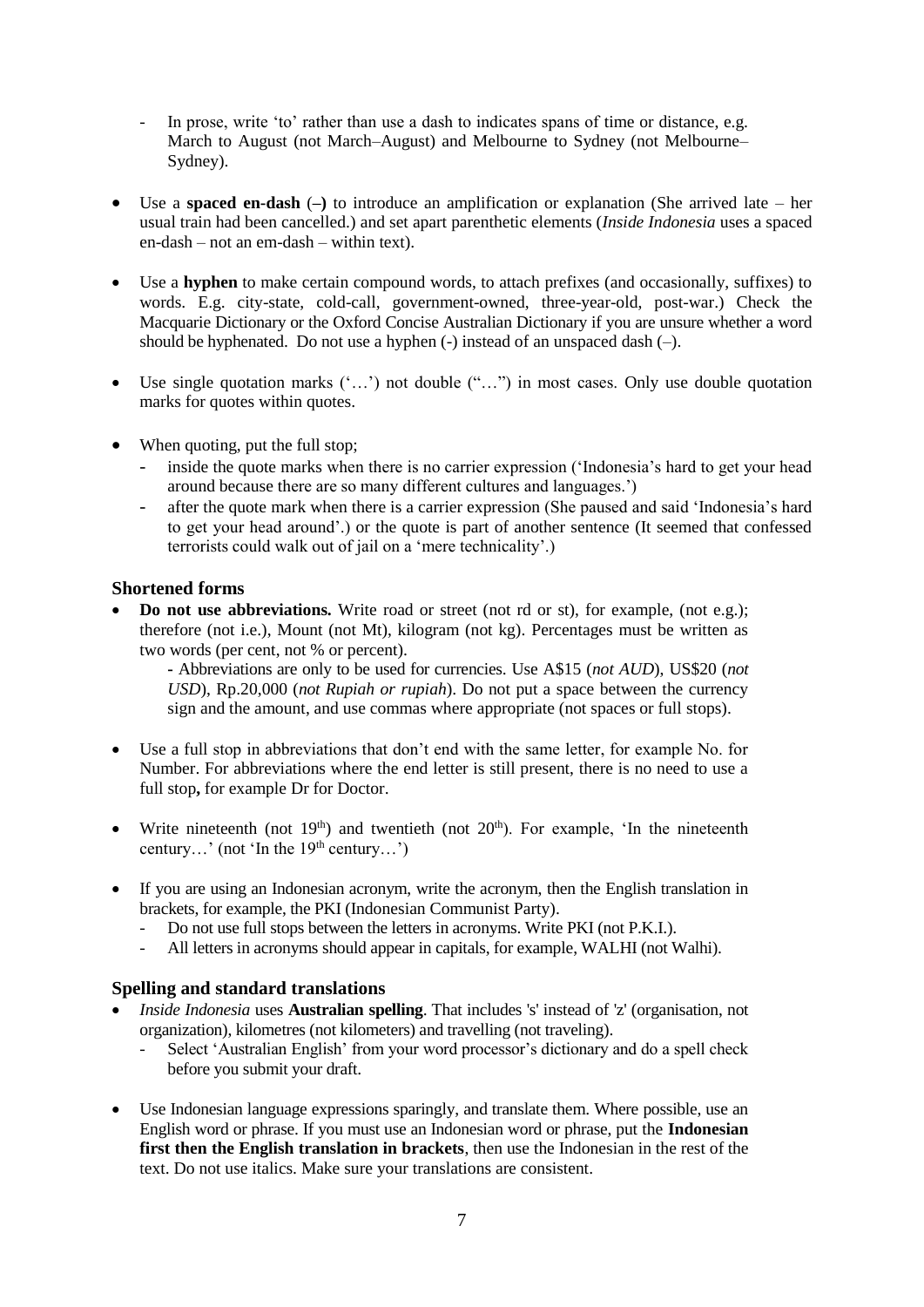- *Inside Indonesia* uses the following standard transliterations: syariah, hadith, Qur'an (not Koran), Sunnah (the normative practice or codes based on the hadith), fikih and zakat.
- Use district (not regency) for kabupaten, and sub-district for kecamatan; district head (not regent) for bupati and sub-district head for camat.
- Use Suharto (not Soeharto), Jusuf Kalla (not Yusuf Kalla), PDIP (not PDI-P)
- *Inside Indonesia* uses the following standard translations. It is not necessary to expand the Indonesian versions of acronyms.
	- For MPR use People's Consultative Assembly.
	- For DPR use People's Representative Council. It is also appropriate to use the generic term 'parliament'.
	- For DPRD use Regional Peoples' Representative Council. It is also appropriate to use 'regional parliament'.
	- For DPD use Regional Representative Council.
- Both Papua and West Papua may be used to refer to the province formerly known as Irian Jaya. The region is made up of two provinces: Papua and West Papua. West Papua is the term usually preferred by Papuan nationalists. Usage in *Inside Indonesia* might reflect which perspective is being expressed.
- References to legislation should appear in the following form: Law No. 24/2003.
- Use Southeast Asia not South East Asia.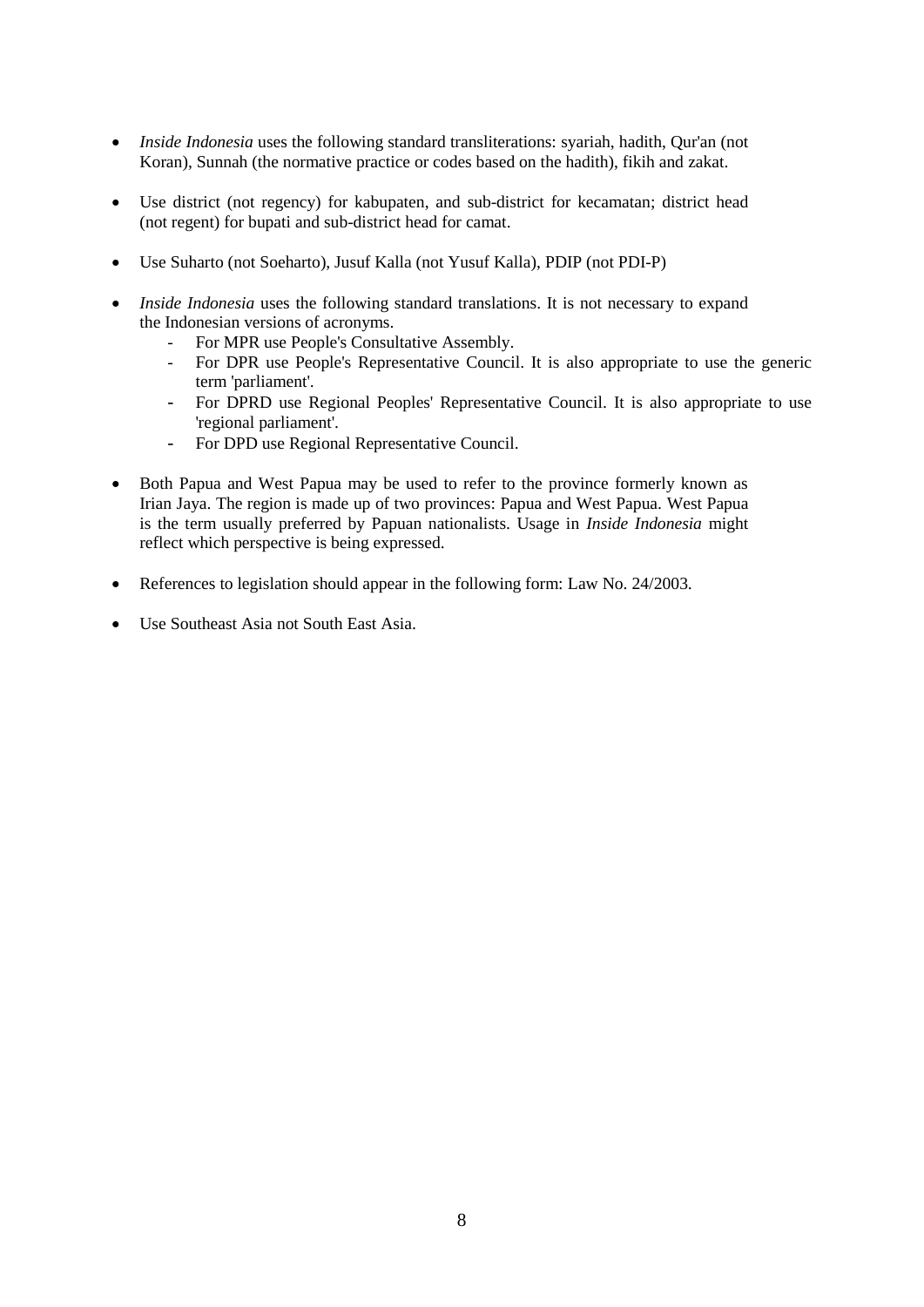## <span id="page-8-0"></span>**Standard terms**

| $\mathbf A$<br>Abdul                                     | $\mathbf B$                    | $\mathbf C$<br>colour<br>Constitution<br>(Indonesian) | D<br>district<br>district head<br>Dr                                                               | $\mathbf E$                                                                                                                         |
|----------------------------------------------------------|--------------------------------|-------------------------------------------------------|----------------------------------------------------------------------------------------------------|-------------------------------------------------------------------------------------------------------------------------------------|
| $\mathbb{F}$<br>fikih<br>for example<br>former president | $\mathbf G$                    | H<br>hadith                                           | I<br>Indonesian<br>government                                                                      | $\bf J$<br>Jusuf Kalla<br>Joko Widodo or<br>Jokowi (first use),<br>Jokowi for all<br>subsequent times<br>within the same<br>article |
| $\mathbf K$<br>kilogram<br>kilometres                    | L<br>labelling                 | $\mathbf{M}$<br>Mohammad<br>Mount                     | N<br>neighbour<br>No.                                                                              | $\mathbf 0$<br>organisation                                                                                                         |
| $\mathbf{P}$<br>Papua<br>per cent<br><b>PDIP</b><br>PKI  | $\mathbf Q$<br>Qur'an          | $\mathbb{R}$<br>realise<br>reformasi<br>road          | S<br>Southeast Asia<br>Suharto<br>Sunnah<br>street<br>sub-district<br>sub-district head<br>syariah | T<br>travelling                                                                                                                     |
| U<br><b>United States</b>                                | $\mathbf{V}$<br>vice president | W<br>western<br>West Papua<br>while<br>wi-fi          | X,Y,Z<br>zakat                                                                                     | #<br>six<br>twentieth<br>11<br>10am<br>1970s<br>1824<br>91,553<br>\$A15<br>Rp.20,000                                                |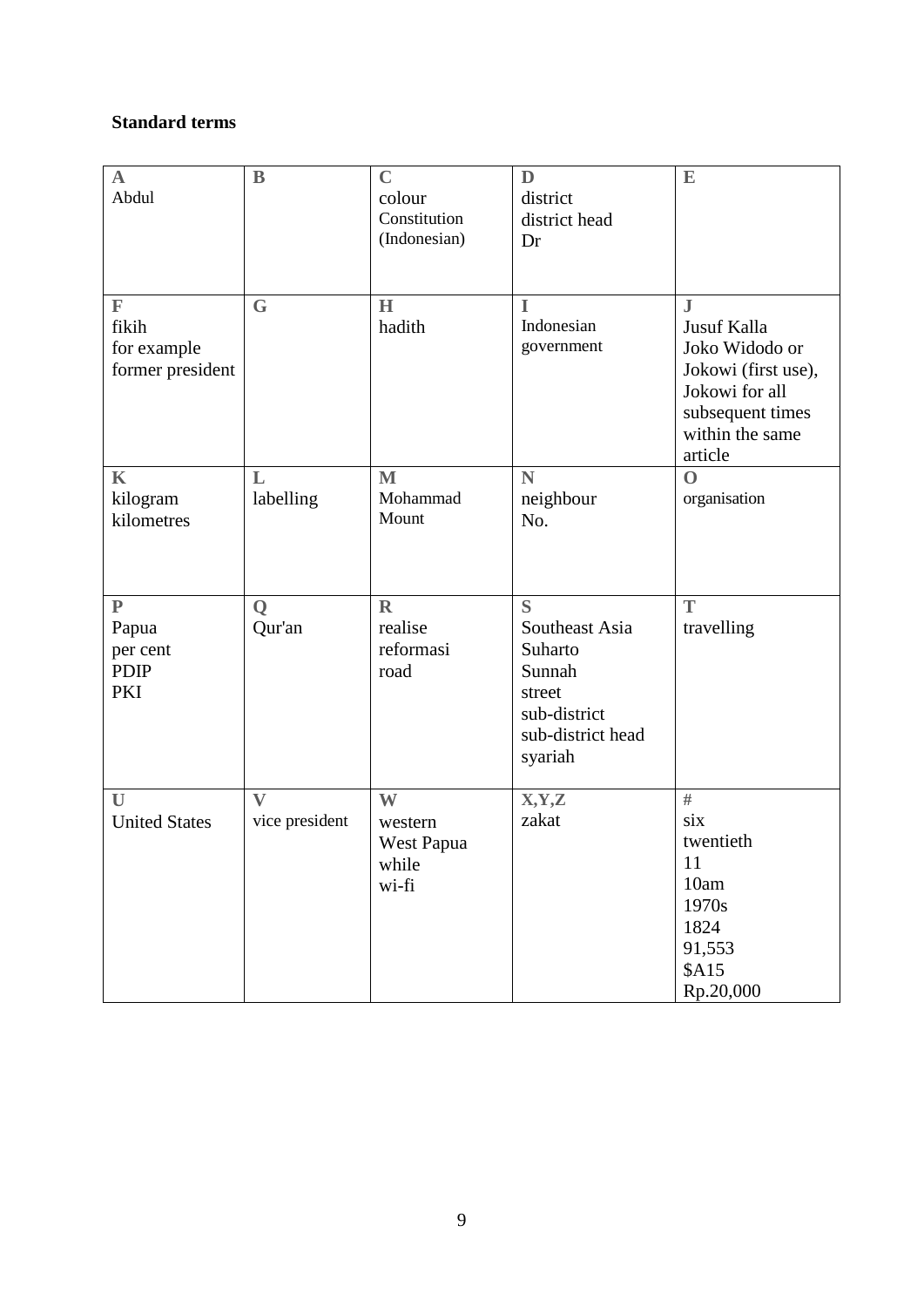#### <span id="page-9-0"></span>**Sample article** [This article is a normal-length article.]

[All the text is in times New Roman 11, single space, left justified, one blank line between paragraphs, with no extra space before or after paragraphs, italics should only be used when absolutely necessary.]

Sensitive truths  $[This is the title - keep it short and snappy, two or three words is ideal, no more than$ six. Note that it is in **sentence case**, i.e. the first letter of the second word is in lower case.]

The exhumation of mass graves from 1965–66 is a fraught and dangerous business [This is the precede. Note that it is a statement not a sub-title, and it has no full stop.]

Katharine McGregor [Author name, no other details required here.]

Approximately half a million people died in the 1965–66 killings in Indonesia. But where are the remains of all these people? From the accounts we have of the killings of 1965–66, we know bodies were dumped in a range of locations including rivers, isolated forests and rubber plantations, cane fields, wells, cemeteries and limestone caves in southern Central Java. During the New Order, many people in local communities knew where mass graves were located but any discussion of them was taboo. Even today, there is still a sense of fear about sharing knowledge of them with outsiders. [Paragraphs work well when they are two to four sentences long. They can be a longer or shorter if it better suits the author's voice]

In the last decade, however, victims' groups, NGOs and the National Commission of Human Rights have made efforts to document the mass graves. One of the most vocal advocates of justice for the dead and the recovery of the remains of those killed was Sulami, a former member of the communist women's group Gerwani who, with Pramoedya Ananta Toer and Umar Said, co-founded the Foundation for the Research into Victims of the 1965–66 Killings, known widely as YPKP. One of the specific goals of YPKP was to conduct investigations of mass graves to prove that the killings of 1965–66 took place.

The exhumation [This is a subheading. It is in sentence case and it is short and punchy (two or three words is ideal, no more than five). Note that it is also in sentence case]

Between 16 and 18 November 2000, YPKP exhumed a mass grave in Situkup forest near Dempes village on the outskirts of Wonosobo in Central Java. This gravesite was unusual because a prison official had recorded the names of people killed at this site and YPKP was in contact with a surviving family member of a person on this list.

Syaiful H Shodiq was part of a group of Muslim youth activists concerned to make amends for the role of his organisation, Nahdlatul Ulama, in the violence of 1965. He assisted YPKP in negotiating with the district head and his deputy, who had ties to NU, for permission to exhume the grave. The deputy head initially asked YPKP to delay the exhumation, forcing YPKP to go to the National Human Rights Commission, which intervened. When they presented their case to the commission, YPKP argued they wanted to exhume the grave so that Sri, the person they had been in contact with, could bury her father properly.

The excavation team identified some of the victims in the grave using the list of persons taken to the site, skeletal evidence and personal items found at the site. A medical consultant, Dr Handoko, determined that the killings had been carried out using short and long barrelled rifles of the kind used by the military. The forensic team was able to identify six of the 26 people in the grave.

Given the strong climate of anti-communism during the New Order, the Wonosobo exhumation went surprisingly smoothly. Local members of the youth wing of the Nahdlatul Ulama, Ansor, were on site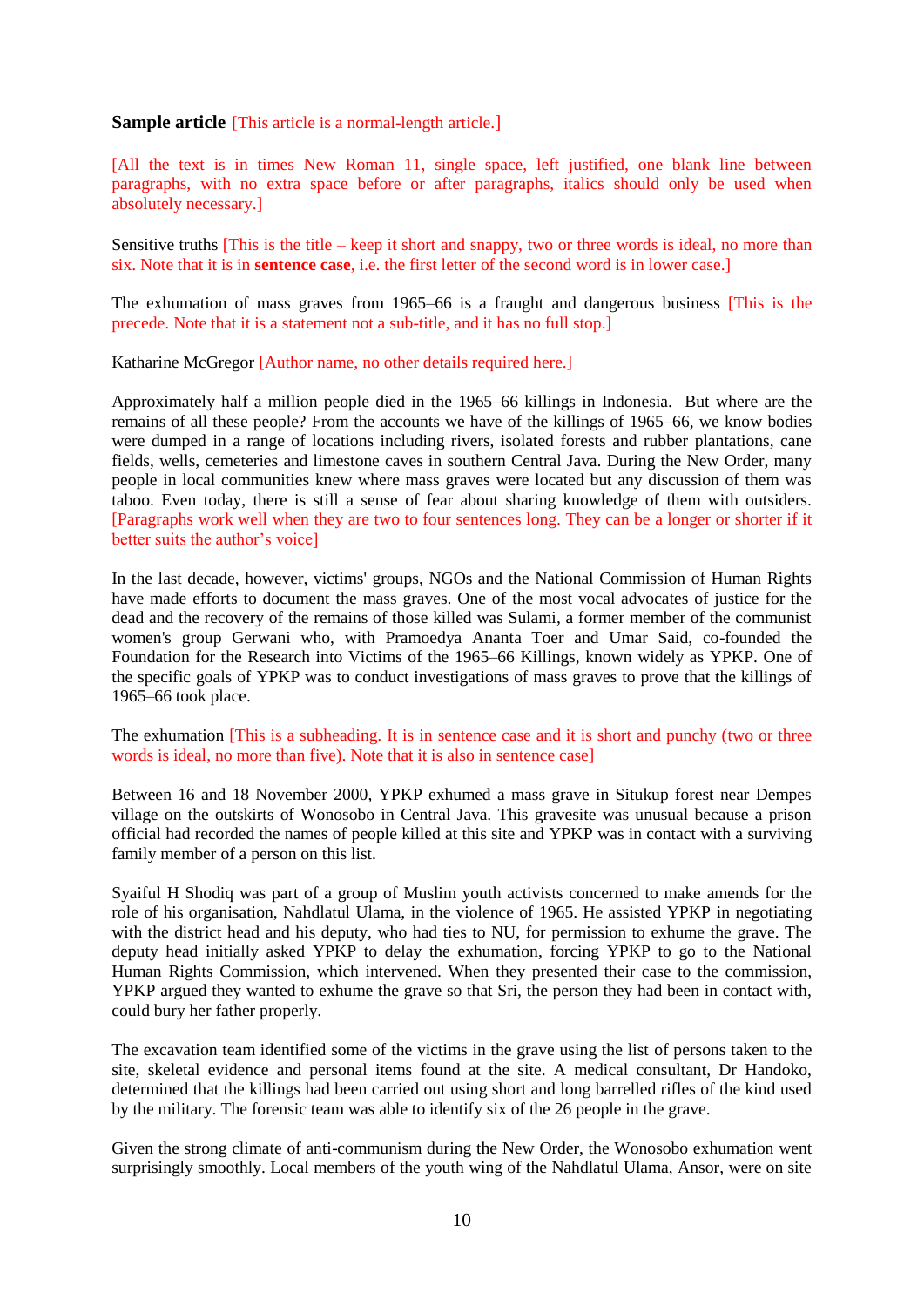for the exhumation to assist with security, as were members of the security apparatus attached to the political party PDI-P. The exhumation also attracted widespread media coverage and international attention.

For YPKP, the physical evidence from this grave was important as a form of proof both of this specific atrocity and of the mass killings of 1965–66 in general. But despite the positive identification of several individuals from the mass grave at Wonosobo as victims of the killings and the finding that the people in Wonosobo had been executed by rifles, the YPKP was unable to submit this evidence as part of a larger investigation on 1965 because at that point the National Commission of Human Rights was not mandated to investigate the massacres.

For those in attendance at the exhumation, the opening of this grave presented the first opportunity for them to witness evidence of the deaths of community members or relatives. Surviving family members wanted answers to questions that for almost forty years they had not been able to ask, such as where their own family members had been buried. For Sri, the woman who had contacted the YPKP, the recovery of her father's remains brought some sense of closure and allowed her to rebury his remains respectfully.

#### Reburial thwarted

After the identified remains were returned to their families, those not yet identified were stored at Dr Sarjito Hospital in Yogyakarta. But then things began to deteriorate. After several months, the hospital contacted YPKP to inform them that they could no longer store the remains. YPKP decided upon a reburial of the remains in a small ceremony with multi-faith prayers for those who had died. At a symbolic level, the reburial served to rehumanise the victims of this violence, thus challenging the long held view that communists were somehow subhuman and deserving of their fate.

A former political prisoner and member of YPKP, Irawan Mangunkusuma, offered to donate land for the reburial in the sub-district of Kaloran north of Yogyakarta. In the lead-up to the scheduled burial on 25 March 2001, YPKP reassured the religious leader Kiai Khozim and the Temanggung police intelligence chief that they were not going to make a big fuss. Only six coffins were to be used to bury the remains of the twenty unidentified persons recovered from the Wonosobo exhumations, with the remains of between two and five people in each coffin. In addition, the coffins for the remains would be much smaller than normal coffins. The YPKP committee had also visited Kiai Khozim's nearby pesantren (Islamic boarding school), Pondok Pesantren Sumur Blandung to gain approval for the reburial.

But the day before the ceremony, members of the Kaloran Muslim Brotherhood (FUIK) made it known that they intended to obstruct the proceedings and a mob of young men blockaded the road leading to the house of Mangunkusuma. When members of the organising committee tried to escape with the remains of six people, a group of around fifty protesters stopped the second vehicle. They assaulted the driver and a member of the organising committee, dragged the coffins out of the vehicles and strewed the remains on the ground. The skeletons were rescued for later reburial, but the mob burnt the remaining coffins and destroyed Irawan's home.

There are conflicting accounts about the reasons for this violent disruption. Syaiful heard reports that the local military had tried to provoke the hard-line factions of the two NU-aligned parties PKB and PPP to obstruct the reburial and to isolate those young members of the NU who had supported YPKP. It appeared that the main motivation for this action was to defend the institutional image of both the military and the NU, both of which had played a major role in the killings. On the other hand there were also reports that some of the men involved in the obstruction were from Laskar Jihad which at the time was searching for shared Islamic causes in addition to its campaign in Maluku.

Even though the National Commission of Human Rights protested about the violence to the head of the Temanggung police, there were no arrests or prosecutions of those responsible for the violence,